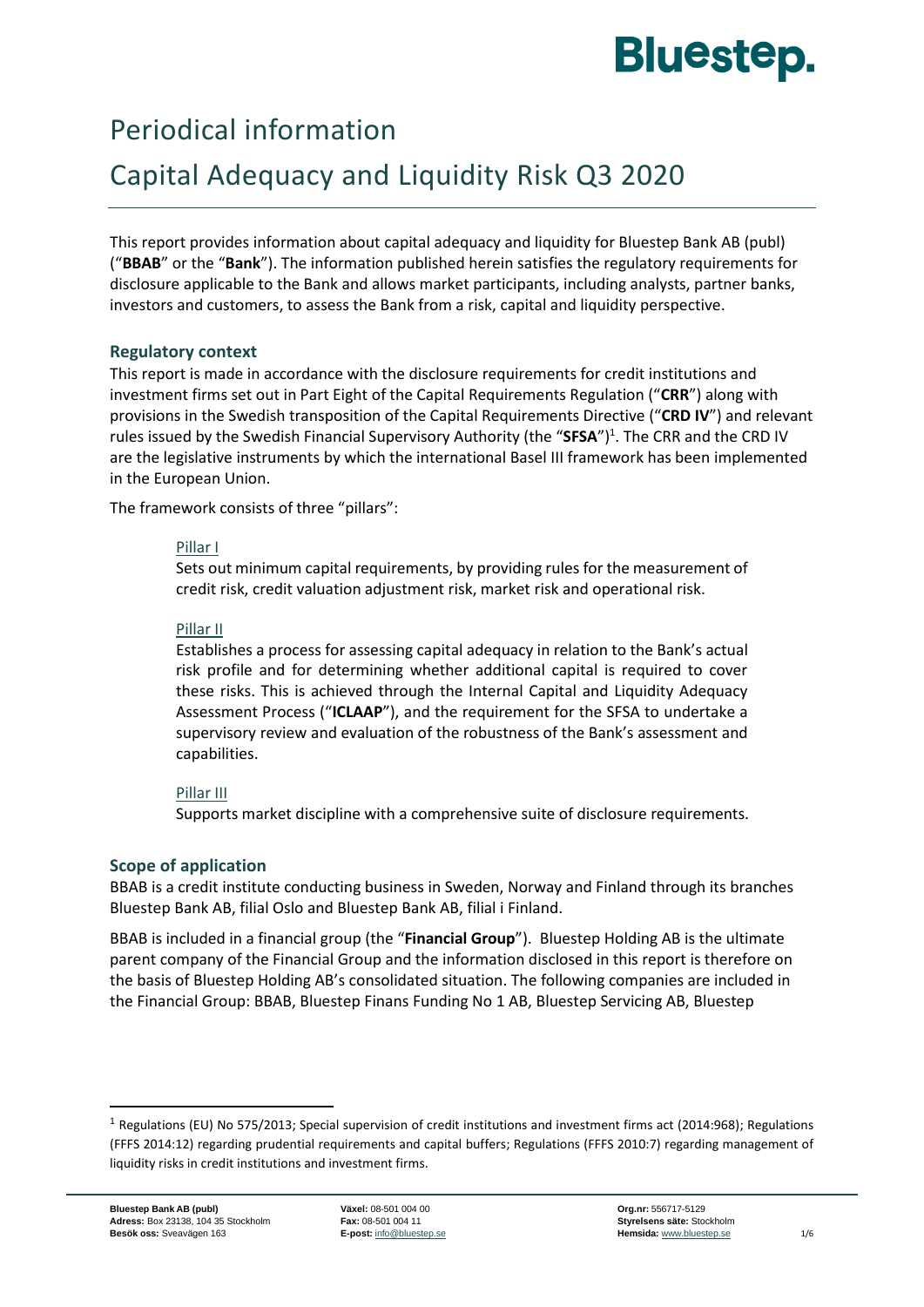

Mortgage Securities No 2 DAC<sup>2</sup>, Bluestep Mortgage Securities No 3 DAC<sup>3</sup>, and Bluestep Mortgage Securities No 4 DAC (listed). All entities are subject to full consolidation.

### **Date and frequency of disclosure**

Pillar III disclosures are provided on a quarterly basis. This report reflects the situation of the Financial Group as of 30<sup>th</sup> September 2020.

This report is published on the Bank's website: [www.bluestepbank.com](http://www.bluestepbank.com/)

# **Capital adequacy position**

This section summarises the own funds and liquidity situation of the Financial Group, as well as information about the methodology, requirements and conclusions reported to the SFSA as part of the quarterly COREP reporting and the annual ICLAAP report.

### **Own funds and capital adequacy as per 30 September 2020**

Own funds and its composition as of the end of September 2020 and December 2019 are shown in the table below.

| Own funds at the Financial Group level                                           |              |              |
|----------------------------------------------------------------------------------|--------------|--------------|
| Own Funds (all amounts in thousand SEK, except %)                                | Amount at    | Amount at    |
| Common Equity Tier 1 (CET1) capital: instruments and reserves                    | 30-Sep-20    | 31-Dec-19    |
| Capital instruments and the related share premium accounts                       | 4,477,416    | 4,477,416    |
| of which: instrument type 1                                                      | 4,477,416    | 4,477,416    |
| Retained earnings                                                                | 354,828      | 144,835      |
| Independently reviewed interim profits net of any foreseeable charge or dividend | $-174,393$   | 209,993      |
| Common Equity Tier 1 (CET 1) capital before regulatory adjustments               | 4,657,851    | 4,832,244    |
| CET1 capital: regulatory adjustments                                             |              |              |
| Intangible assets (net of related tax liability) (-)                             | $-3,082,053$ | $-3,357,374$ |
| Total regulatory adjustments to CET1                                             | $-3,083,165$ | $-3,357,374$ |
| <b>CET1 capital</b>                                                              | 1,574,686    | 1,474,870    |
| <b>Additional Tier 1 (AT1) capital: instruments</b>                              |              |              |
| AT 1 capital before regulatory adjustments                                       |              |              |
| AT1 capital: regulatory adjustments                                              |              |              |
| Total regulatory adjustments to AT1 capital                                      |              |              |
| <b>AT1 capital</b>                                                               |              |              |
| Tier 1 capital (T1=CET1 + AT1)                                                   | 1,574,686    | 1,474,870    |
| Tier 2 (T2) capital: instruments and provisions                                  |              |              |
| T2 capital before regulatory adjustments                                         |              |              |
| T2 capital: regulatory adjustments                                               |              |              |
| Total regulatory adjustments to T2 capital                                       |              |              |
| <b>Tier 2 capital</b>                                                            |              |              |
| Total capital $(TC = T1 + T2)$                                                   | 1,574,686    | 1,474,870    |
| <b>Total risk weighted assets</b>                                                | 8,454,634    | 8,252,345    |
| <b>Capital ratios and buffers</b>                                                |              |              |
| CET1 (as a % of total risk exposure amount)                                      | 18.63%       | 17.87%       |
| T1 (as a % of total risk exposure amount)                                        | 18.63%       | 17.87%       |
| TC (as a % of total risk exposure amount)                                        | 18.63%       | 17.87%       |
| Institution specific buffer requirement                                          | 2.88%        | 5.00%        |
| of which: capital conservation buffer requirement                                | 2.50%        | 2.50%        |
| of which: countercyclical buffer requirement                                     | 0.38%        | 2.50%        |
| of which: systemic buffer requirement                                            |              |              |
| of which: G-SII or O-SII buffer                                                  |              |              |
| CET1 available to meet buffers (as a % of risk exposure amount)                  | 10.63%       | 9.87%        |

### **Capital requirements as per 30 September 2020**

The Financial Group's total capital requirements consist of three elements.

<sup>&</sup>lt;sup>2</sup> Since February 2019, Bluestep Mortgage Securities NO 2 DAC is a dormant company with no activity and is under liquidation.

<sup>&</sup>lt;sup>3</sup> Since May 2020, Bluestep Mortgage Securities NO 3 DAC is a dormant company with no activity and is under liquidation.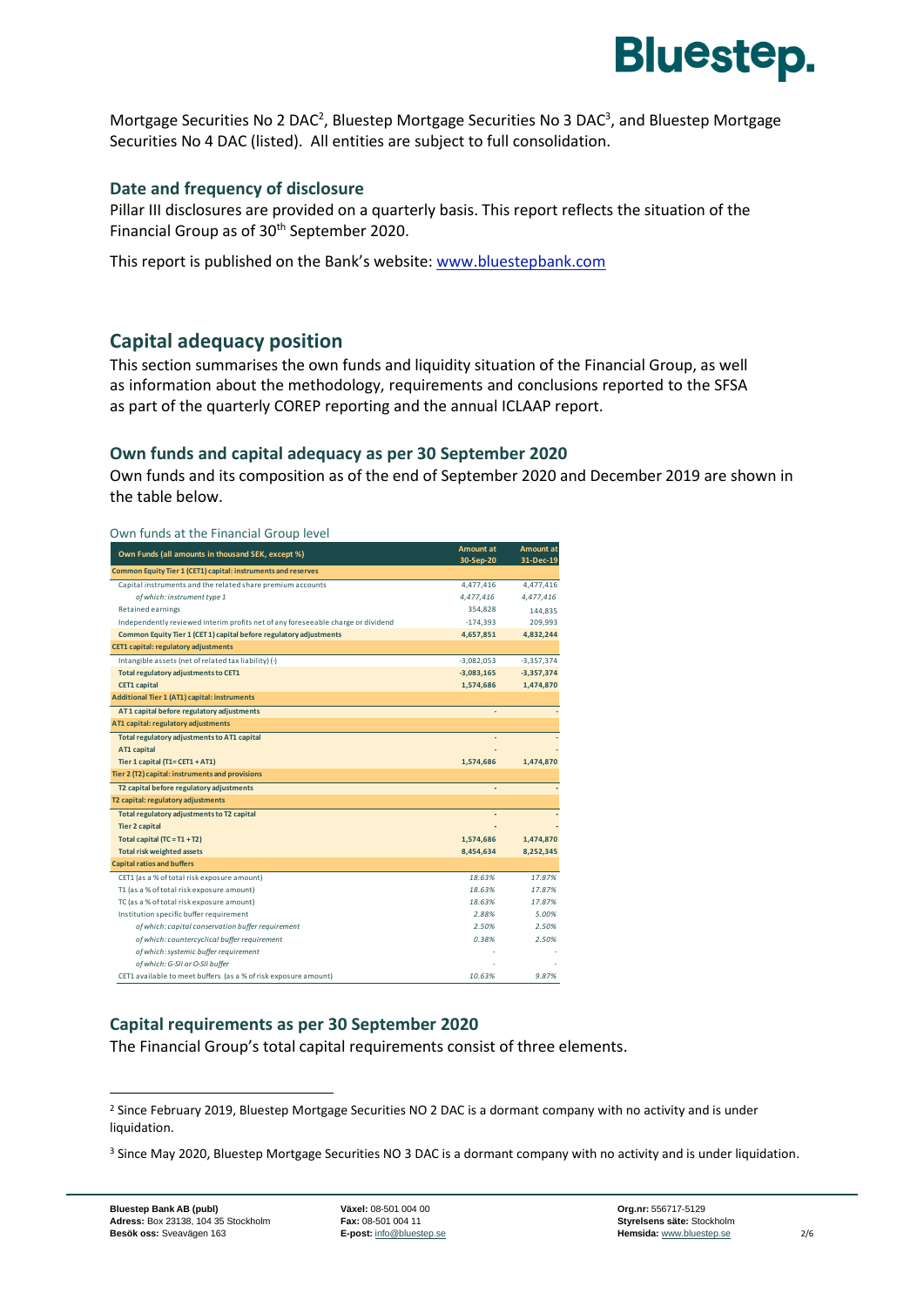

### Pillar I minimum capital requirements

The calculation of the minimum capital requirements is performed based on the following:

- For credit risk, the standardised approach is used and covers all asset items.
- For foreign exchange risk, the standardised approach is used. This covers all items on the balance sheet and is translated to Swedish kronor at the exchange rate in effect on the balance sheet date. The capital requirement amounts to 8% of the total net position for the majority of the exposures; for closely correlated currencies a lower capital requirement of 4% applies.
- For operational risk, the alternative standardised approach is used since May 2020. Previous, the standardised approach was used for calculating the capital requirement. Using the alternative standardised approach means that the capital requirement is 12% of the average of the relevant indicator for the last three fiscal years mapped under the retail banking activity.
- For credit valuation adjustment risk ("**CVA**"), the standardised approach is used and relates to positions in OTC derivatives.

### Additional requirements under Pillar II

In addition to the statutory minimum capital requirement, the Bank make its own assessments of the risks and capital requirements in the ICLAAP under Pillar II. Within the ICLAAP, stress tests are performed to analyse the capital requirement for risks that are not included in the calculation of Pillar I requirements. Based on the outcome of the stress tests, analyses are made of the Bank's total capital requirements and a plan to maintain the desired capital level.

The SFSA reviews and evaluates the risk management and performs controls to ensure that sufficient capital is held for the significant risks that the Bank is exposed to due to its review and evaluation process ("**SREP**").

### Combined buffer requirements

In addition to the capital requirements under Pillar I and Pillar II, the Bank holds extra capital in form of capital buffer. The purpose of this buffer is to serve as a cushion to absorb losses in periods of financial stress. The combined buffer requirement shall be met with Common Equity Tier 1 ("**CET1**"). If the buffer requirement is not fulfilled restrictions apply on payment of dividends and bonuses.

The combined buffer requirement refers to total CET1 capital required to meet the requirement for the capital conservation buffer ("**CCB**") extended by the following, as applicable:

- a) an institution-specific countercyclical capital buffer ("**CCyCB**");
- b) a G-SII buffer (not applicable to the Bank);
- c) an O-SII buffer (not applicable to the Bank); and,
- d) a systemic risk buffer (not applicable to the Bank).

As of the end of September of 2020, the Bank had relevant credit exposures in Sweden and Norway, and the CCyCB factors applied in the jurisdictions were 0.0% (Sweden), 1.0% (Norway) and 0.0% (Finland) respectively of the risk exposures amounts. The table below shows the combined buffer requirement at Financial Group level.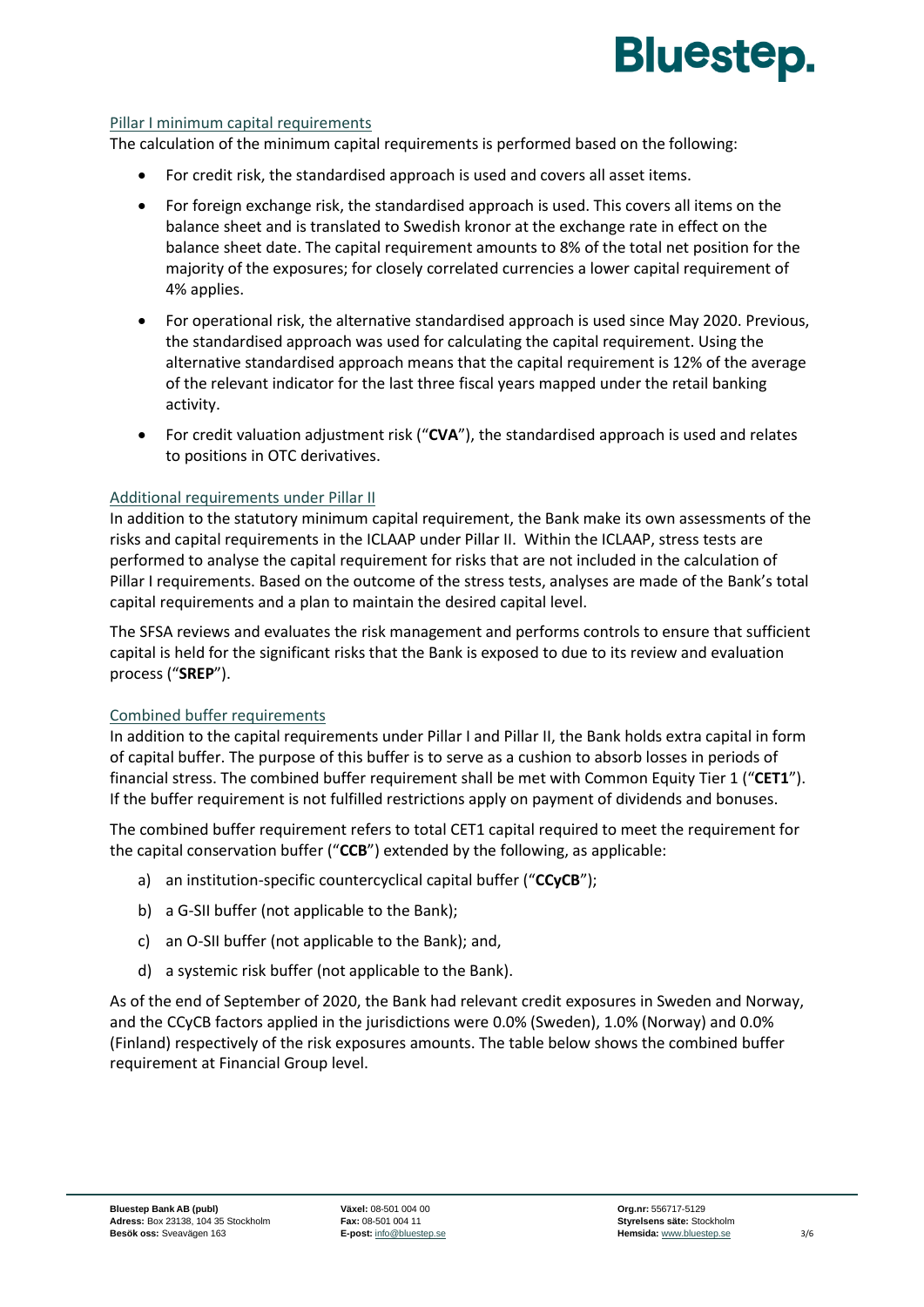# **Bluestep.**

Combined buffers requirement at Financial Group level

| Capital buffers requirement (all amounts in thousand SEK)                                              | Amount  |
|--------------------------------------------------------------------------------------------------------|---------|
| <b>Combined buffer requirement</b>                                                                     | 243,136 |
| Capital conservation buffer                                                                            | 211,366 |
| Conservation buffer due to macro-prudential or systemic risk identified at the level of a Member State |         |
| Institution specific countercyclical capital buffer                                                    | 31,771  |
| Systemic risk Sum of long and short positions of trading book exposures for standardised approaches    |         |
| Global Syster Value of trading book exposures for internal models                                      |         |
| Other Systemically Important Institution buffer                                                        |         |

### Combined capital requirements

The capital requirements resulting from the risk exposures amounts ("**REAs**") and Pillar II needs are shown in tables below.

#### Risk weighted exposure amounts for the Financial Group

| Risk Weighted Exposure Amount (all amounts in thousand SEK)                                                     | <b>Exposure Amounts</b><br>at 30-Sep-20 | <b>Exposure Amounts at</b><br>31-Dec-19 |
|-----------------------------------------------------------------------------------------------------------------|-----------------------------------------|-----------------------------------------|
| <b>TOTAL RISK EXPOSURE AMOUNT</b>                                                                               | 8,454,634                               | 8,252,345                               |
| RISK WEIGHTED EXPOSURE AMOUNTS FOR CREDIT, COUNTERPARTY CREDIT AND DILUTION RISKS AND<br><b>FREE DELIVERIES</b> | 7,289,594                               | 6,889,128                               |
| Standardised Approach (SA)                                                                                      | 7,289,594                               | 6,889,128                               |
| SA exposure classes excluding securitisation positions                                                          | 7,289,594                               | 6,889,128                               |
| Institutions                                                                                                    | 776,054                                 | 403,432                                 |
| Corporates                                                                                                      |                                         |                                         |
| Retail                                                                                                          | 592,863                                 | 769,658                                 |
| Secured by mortgages on immovable property                                                                      | 5,457,170                               | 5,260,721                               |
| Exposures in default                                                                                            | 330,342                                 | 306,754                                 |
| Covered bonds                                                                                                   | 35,376                                  | 53,406                                  |
| Claims on institutions and corporates with a short-term credit assessment                                       |                                         |                                         |
| Equity                                                                                                          | 10,750                                  |                                         |
| Other items                                                                                                     | 87,039                                  | 95,156                                  |
| Securitisation positions SA                                                                                     |                                         |                                         |
| TOTAL RISK EXPOSURE AMOUNT FOR POSITION, FOREIGN EXCHANGE AND COMMODITIES RISKS                                 | 338,388                                 | 259,647                                 |
| Risk exposure amount for position, foreign exchange and commodities risks under standardised                    |                                         |                                         |
| approaches (SA)                                                                                                 | 338,388                                 | 259,647                                 |
| Foreign Exchange                                                                                                | 338,388                                 | 259,647                                 |
| TOTAL RISK EXPOSURE AMOUNT FOR OPERATIONAL RISK (OpR)                                                           | 774,574                                 | 1,036,132                               |
| OpR Standardised (STA) / Alternative Standardised (ASA) approaches                                              | 774,574                                 | 1,036,132                               |
| TOTAL RISK EXPOSURE AMOUNT FOR CREDIT VALUATION ADJUSTMENT                                                      | 52,079                                  | 67,439                                  |
| Standardised method                                                                                             | 52,079                                  | 67,439                                  |

#### Capital needs including Pillar II risks for the Financial Group

|                                                                             | Total capital needs ('000 SEK) | % of RWA |
|-----------------------------------------------------------------------------|--------------------------------|----------|
| Credit risk and counterparty risk                                           | 669,460                        | 7.9%     |
| - of which concentration risk                                               | 82.126                         | 1.0%     |
| - of which risks associated with exposure to Swedish mortgages              | 254.288                        | 3.0%     |
| - of which reciprocity of other countries' demands                          | ۰                              | $\sim$   |
| <b>Market risk</b>                                                          | 54,603                         | 0.6%     |
| - of which interest rate risk arising from operations from non-trading book | 27,532                         | 0.3%     |
| <b>Operational risk</b>                                                     | 61.966                         | 0.7%     |
| <b>Pension risk</b>                                                         | ۰                              | $\sim$   |
| Other                                                                       | 244.008                        | 2.9%     |
| <b>Diversification effects</b>                                              | ۰                              | ٠        |
| <b>Total</b>                                                                | 1.030.037                      | 12.2%    |

### Leverage ratio

The leverage ratio is a key ratio that assesses the ability of the Bank to meets its financial obligations. The table below shows information about the leverage ratio which shows a healthy leverage ratio level.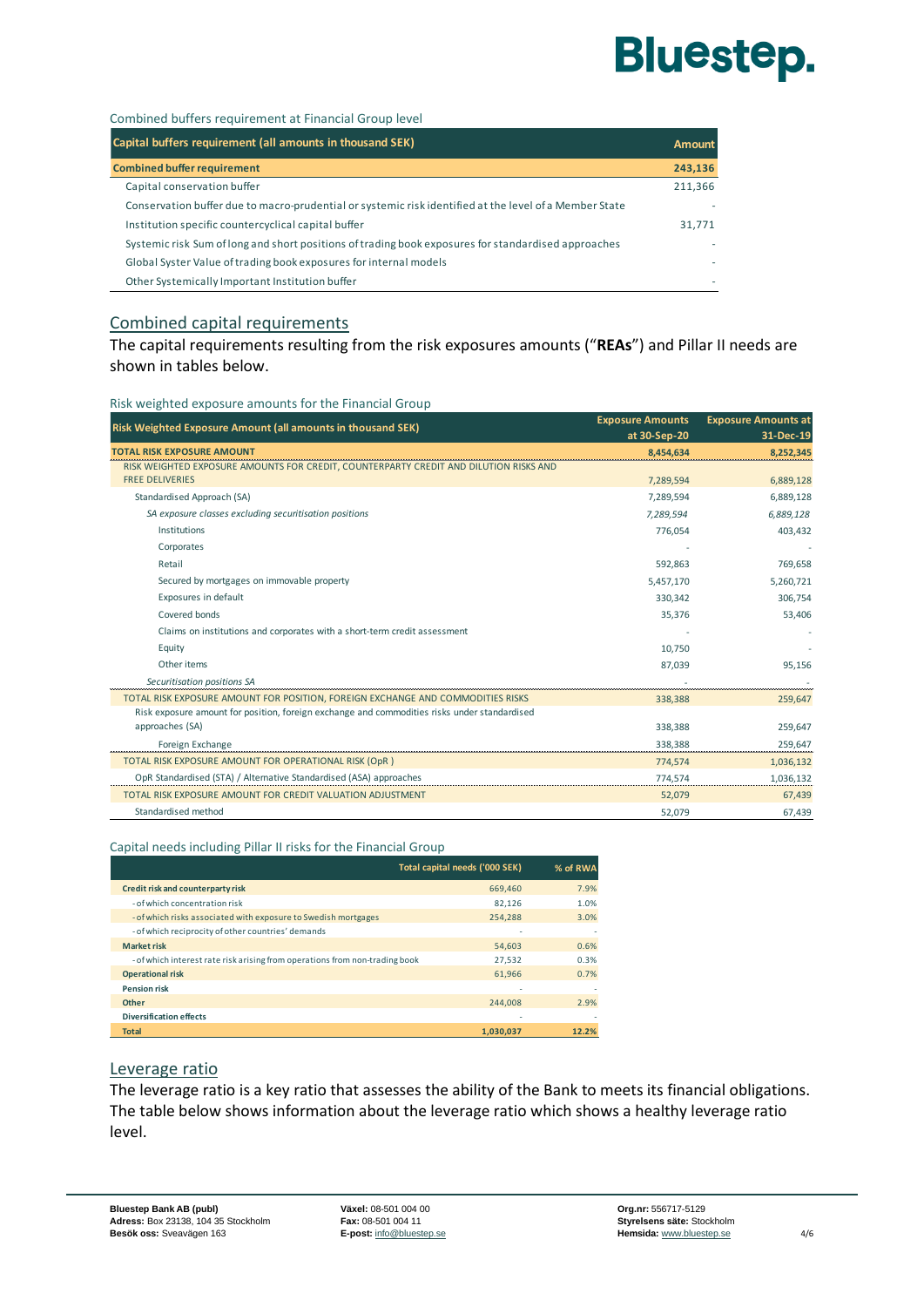

Leverage ratio calculation at Financial Group level

| Leverage ratio calculation (all amounts in thousand SEK) |                       |
|----------------------------------------------------------|-----------------------|
| <b>Exposure Values</b>                                   | <b>Amount / Ratio</b> |
| Total Leverage Ratio exposure                            | 21,475,220            |
| <b>Capital</b>                                           |                       |
| Tier 1 capital                                           | 1,574,686             |
| <b>Leverage Ratio</b>                                    |                       |
| Leverage Ratio                                           | 7.33%                 |

# **Liquidity Position**

### **Liquidity risk management**

Liquidity risk is the risk of not being able to meet payment obligations on their due dates without the cost of obtaining the funds increasing considerably. The extent of the risk depends on the Financial Group's ability to rise necessary funding to meet its obligations.

The day to day handling of liquidity risk is managed through the Treasury function. The Risk Management function performs independent control of liquidity and reports to the Board and the CEO.

The liquidity risk appetite of the Financial Group shall be low, and it will retain material amounts of excess liquidity in a liquidity reserve. The liquidity reserve will only be invested in highly rated and liquid investments according to the Liquidity and Finance Policy.

Measurement and reporting of liquidity risk are performed on a daily basis and reported to the Senior Management. Liquidity risk is reported monthly to the Board. The reports show key figures on liquidity risk as liquidity reserve, liquidity coverage ratio ("LCR") and net stable funding ratio ("NSFR") among others. Furthermore, liquidity risk is measured under different scenarios, including stress scenarios.

# **Liquidity planning**

Different scenarios are run in order to present and better understand liquidity risk. These scenarios include a base case scenario and four stress scenarios which assume that inflow from deposits ceases. The four stress scenarios apply different assumptions on withdrawal of instant access deposits.

The Liquidity and Finance Policy also includes a liquidity contingency funding plan in which available funding sources are analysed depending on the severity of the events that can drive the Bank to a shortage of liquidity breaching the limits imposed in the liquidity indicators.

### **Liquidity metrics per 30 September 2020**

As of the end of September 2020, as shown in the table below, the Financial Group had an LCR of 341%, which is well above the minimum LCR requirement of 100% established in the CRR for 2020.